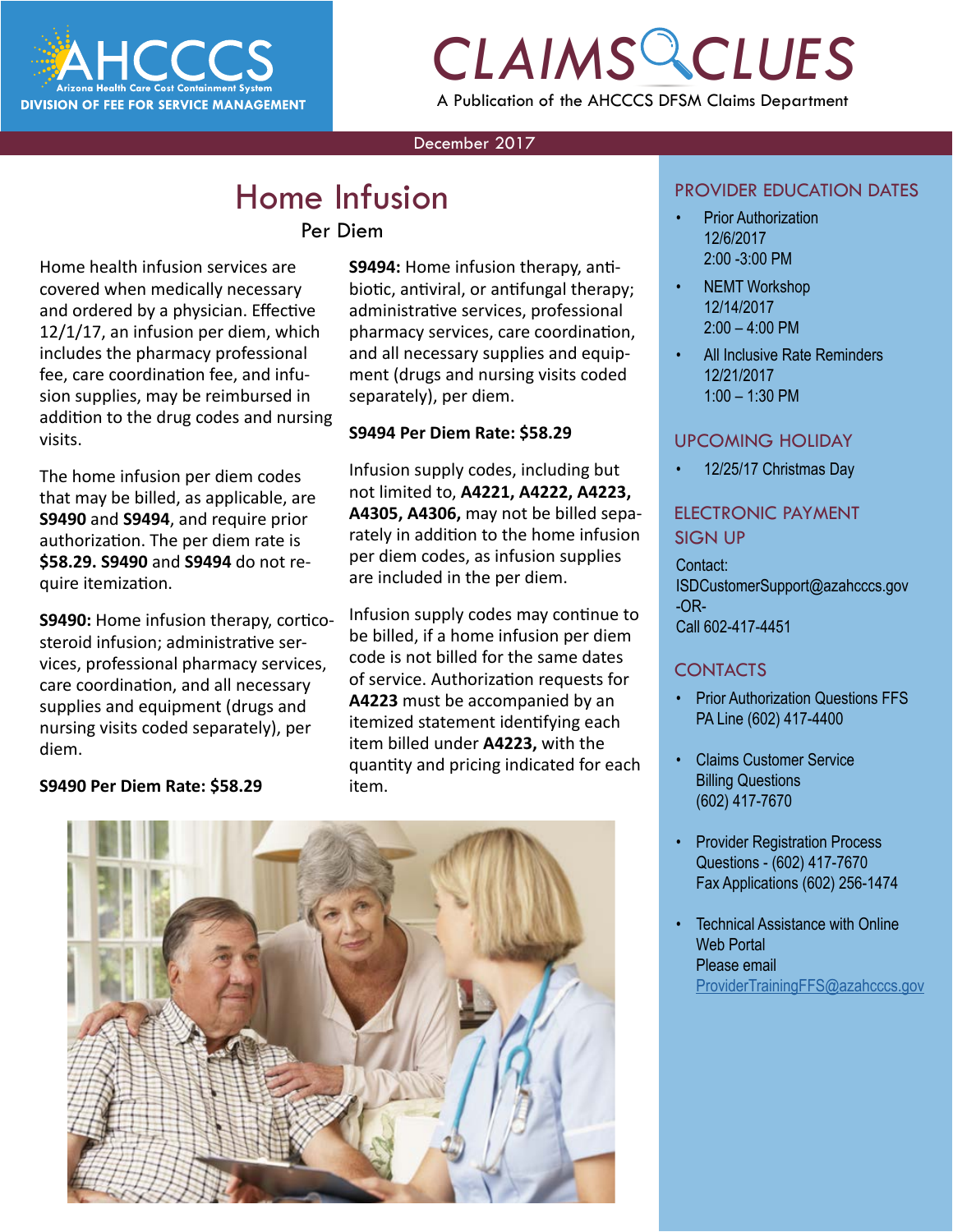## *CLAIMS CLUES* <sup>2</sup>

### NON-PHYSICIAN BILLING OF VACCINATIONS & EMERGENCY INJECTIONS

It is not an uncommon occurrence for a nurse, nurse practitioner, or a physician assistant to give an immunization, vaccination or injection to a patient. However, there is often the question of 'how to bill' when a physician is not the practitioner actually performing this service. This leaves a provider with two questions:

- 1. What non-physician providers are actually permitted to administer a vaccination or injection, with it still being reimbursable by AHCCCS?
- 2. How does a non-physician practitioner bill AHCCCS when this type of service is done?

Any provider billing for the administration of an immunization, vaccination, or injection must be an AHCCCS registered provider.

AHCCCS permits nurse practitioners (provider type 19) and physician assistants (provider type 18) to administer immunizations, vaccinations and injections, and to bill for the service. These two provider types are independently registered and are able to bill under their own provider ID, since immunizations, vaccinations and injections are categories of service available to them.

AHCCCS does not permit an RN or LPN to administer immunizations, vaccinations or injections, and to later



bill for the service as the provider. This is because AHCCCS does not register RNs or LPNs so their services cannot be separately billed.

An immunization, vaccination or injection given during an IHS 638 clinic visit or a Fee-For-Service office visit may be included in either the clinic's billed All Inclusive Rate (AIR), for the IHS 638 facility, or in the office visit's evaluation management code. The requirements for KidsCare are different and follow Fee-For-Service guidelines.

- This means that it is not a requirement for the physician, physician assistant, or nurse practitioner to physically give the immunization, vaccination, or injection during a clinic or office visit. An RN or LPN can give the immunization, vaccination, or injection. They just cannot bill for it as a separate nursing fee.
- For an IHS 638 facility, if an RN or LPN is giving the immunization, vaccination, or injection then it can be included in the clinic's AIR. The services of an RN or LPN are not separately billable. The requirements for KidsCare members are different and follow Fee-For-Service guidelines.
- For a Fee-For-Service office visit, if an RN or LPN is giving the immunization, vaccination, or injection then it can be included in the office visit's evaluation management code billed by the physician.

AHCCCS permits pharmacists to deliver vaccinations and emergency injections only. They may only deliver the influenza and pneumococcal vaccines, when a valid prescription is already on file. They also may only administer emergency epinephrine and diphenhydramine as emergency injections. However, AHCCCS does not permit pharmacists to give immunizations to members under 21 years of age.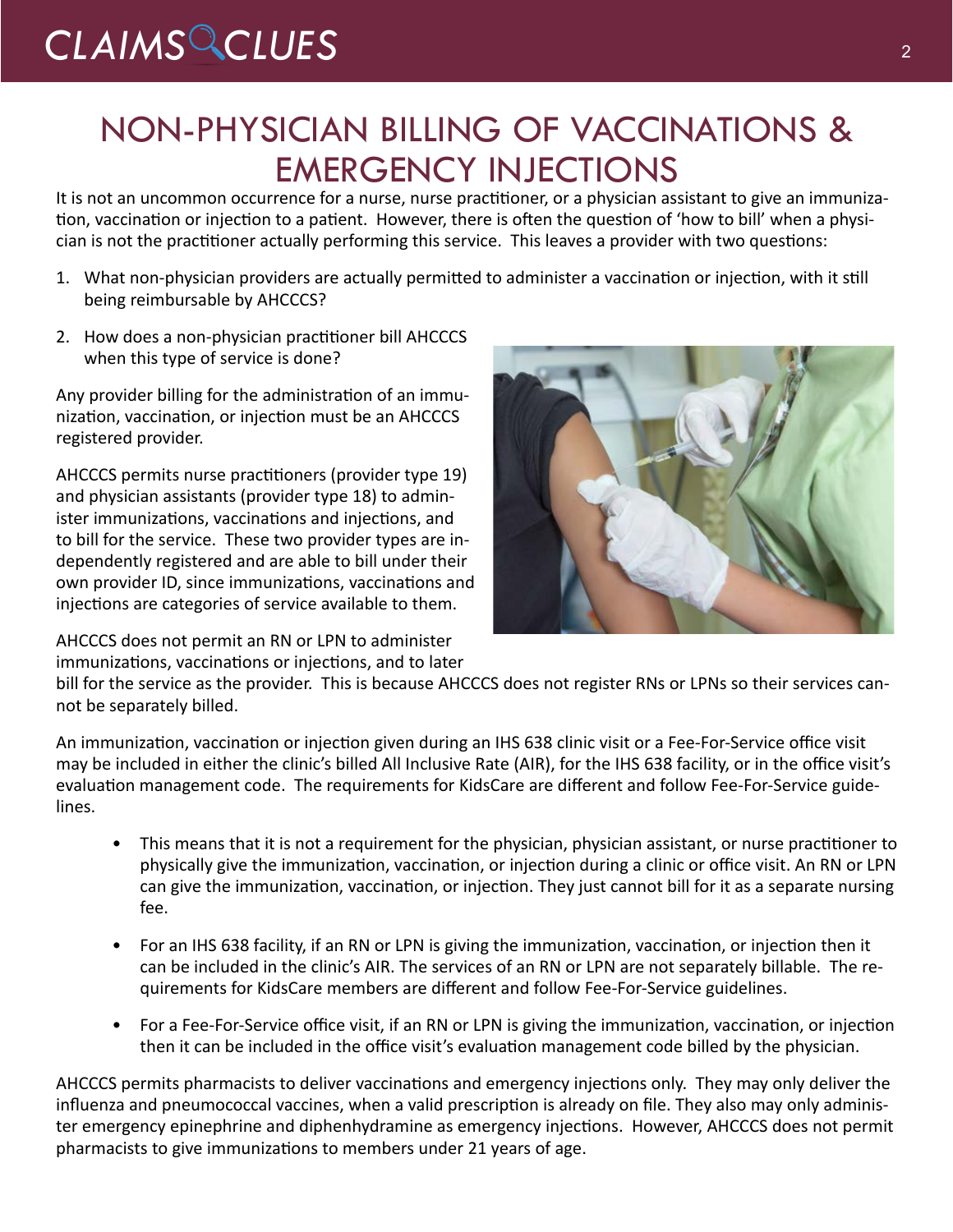## CLAIMS CLUES<sup>3</sup>

## Combatting the Opioid Use Disorder Crisis with Medication Assisted Treatment (MAT)

What Primary Care Providers and Contractors Need to Know

According to the October 26<sup>t</sup>h news release by the U.S. Department of Health and Human Services, more than 91 Americans die every day from opioid drug overdoses. So far this year, in Arizona alone, there have been 564 suspected opioid deaths and 4,153 suspected opioid overdoses, according to the Arizona Department of Health Services<sup>[1]</sup>. The 2.1 million Americans currently addicted to opioids<sup>[2]</sup> today did not mean to become addicted, so what can be done to combat this crisis?

MAT is the use of medication, in combination with counseling and behavioral therapies, for the treatment of substance use disorders. Research has shown that a combination of medication and behavioral therapies, such as MAT, is effective in the treatment of substance use disorders.

### **Coverage**

Effective January 1st, 2018 the AHCCCS Administration and its Contractors shall provide coverage for behavioral health medications prescribed by a Primary Care Physician (PCP), when the medications are used to treat Opioid Use Disorder (OUD). Allowing coverage for the PCP to participate in the treatment of OUDs will help combat this crisis. The PCP will also, when using MAT for the treatment of any member struggling with OUD, refer the member to a behavioral health provider to ensure that the psychological and behavioral therapy components of MAT are taken care of. The PCP will also coordinate the care of the member with that behavioral health provider.

Further information regarding this policy can be [found online,](https://comments.azahcccs.gov/chapter-500-care-coordination-for-maternal-and-child-health/ampm-510-primary-care-provider) where AMPM Policy 510, Primary Care Providers has been posted for public comment. It will remain posted for public comment until December 31st of this year and will be effective as of January 1st, 2018.

### **What does this mean for Contractors?**

Contractors will need to ensure that their systems are programmed and updated by January 1st, 2018, so that claims for PCPs treating OUD can begin adjudicating on January 1st, 2018. As of the date of this notice, the ICD-10-CM opioid use disorder codes that will be impacted by this change include all codes in the F11.2, Opioid Dependence range. This includes the following:

Contractors will need to ensure that their systems are programmed and updated by January 1st, 2018, so that claims for PCPs treating OUD can begin adjudicating on January 1st, 2018. As of the date of this notice, the ICD-

[1] The Arizona Department of Health Services Opioid Epidemic [report.](http://www.azdhs.gov/prevention/womens-childrens-health/injury-prevention/opioid-prevention/index.php)

<sup>[2]</sup> Combatting the National Drug Demand and Opioid Crisis, Memorandum for the Heads of Executive Departments and Agencies

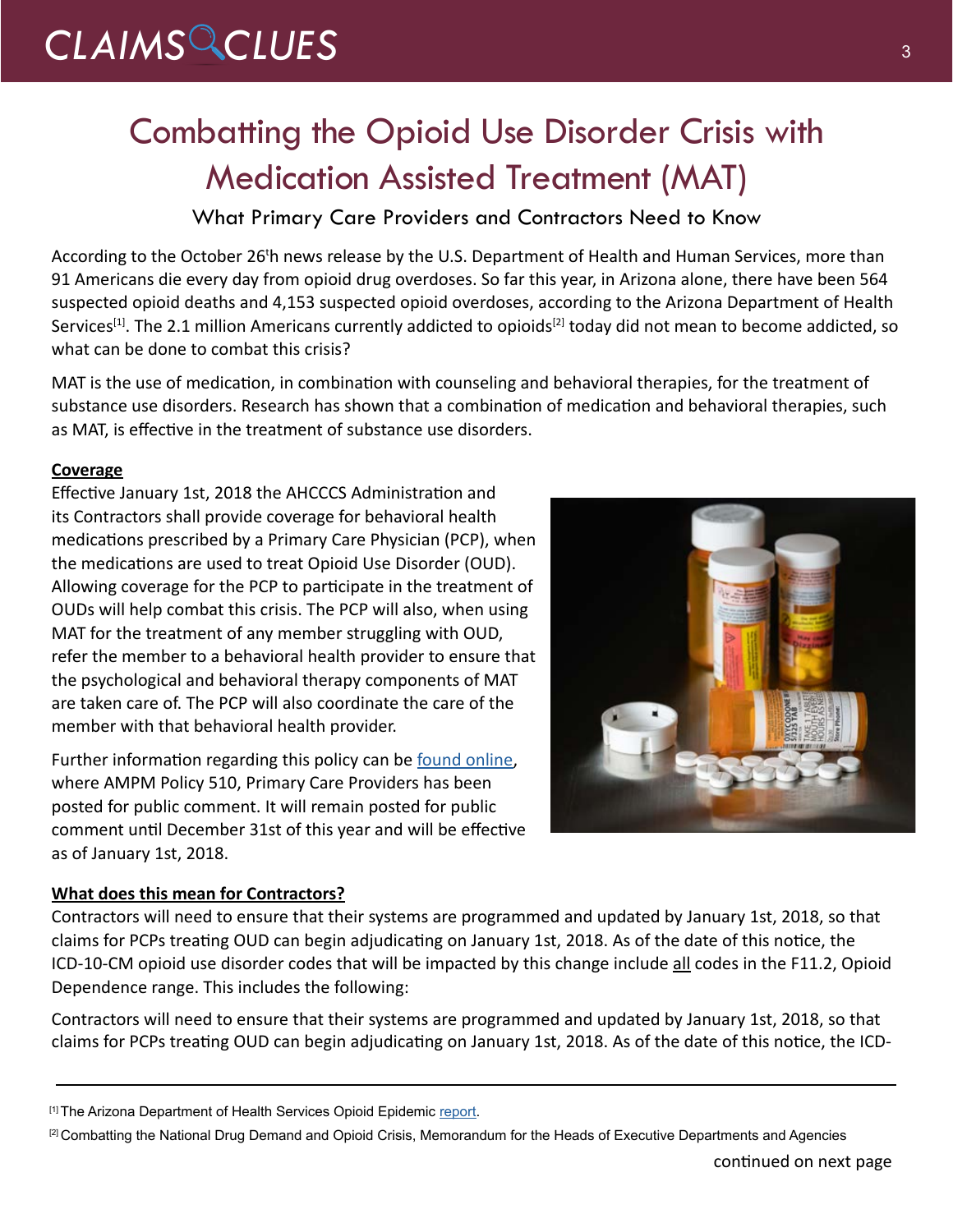## *CLAIMS CLUES* <sup>4</sup>

### Combatting the Opioid Use Disorder Crisis Continued

10-CM opioid use disorder codes that will be impacted by this change include *all* codes in the F11.2, Opioid Dependence range. This includes the following:

- o [F11.2](https://www.encoderprofp.com/epro4payers/i10cmHandler.do?_k=201*F11.2&_a=view) Opioid dependence
	- [F11.21](https://www.encoderprofp.com/epro4payers/i10cmHandler.do?_k=201*F11.21&_a=view) Opioid dependence, in remission
	- **[F11.20](https://www.encoderprofp.com/epro4payers/i10cmHandler.do?_k=201*F11.20&_a=view) Opioid dependence, uncomplicated**
	- $F11.22$  Opioid dependence with intoxication
		- [F11.229](https://www.encoderprofp.com/epro4payers/i10cmHandler.do?_k=201*F11.229&_a=view) Opioid dependence with intoxication, unspecified
		- [F11.221](https://www.encoderprofp.com/epro4payers/i10cmHandler.do?_k=201*F11.221&_a=view) Opioid dependence with intoxication delirium
		- $F11.222$  Opioid dependence with intoxication with perceptual disturbance
		- [F11.220](https://www.encoderprofp.com/epro4payers/i10cmHandler.do?_k=201*F11.220&_a=view) Opioid dependence with intoxication, uncomplicated
	- [F11.28](https://www.encoderprofp.com/epro4payers/i10cmHandler.do?_k=201*F11.28&_a=view) Opioid dependence with other opioid-induced disorder
		- [F11.282](https://www.encoderprofp.com/epro4payers/i10cmHandler.do?_k=201*F11.282&_a=view) Opioid dependence with opioid-induced sleep disorder
		- [F11.288](https://www.encoderprofp.com/epro4payers/i10cmHandler.do?_k=201*F11.288&_a=view) Opioid dependence with other opioid-induced disorder
		- [F11.281](https://www.encoderprofp.com/epro4payers/i10cmHandler.do?_k=201*F11.281&_a=view) Opioid dependence with opioid-induced sexual dysfunction
	- [F11.23](https://www.encoderprofp.com/epro4payers/i10cmHandler.do?_k=201*F11.23&_a=view) Opioid dependence with withdrawal
	- [F11.29](https://www.encoderprofp.com/epro4payers/i10cmHandler.do?_k=201*F11.29&_a=view) Opioid dependence with unspecified opioid-induced disorder
	- [F11.24](https://www.encoderprofp.com/epro4payers/i10cmHandler.do?_k=201*F11.24&_a=view) Opioid dependence with opioid-induced mood disorder
	- [F11.25](https://www.encoderprofp.com/epro4payers/i10cmHandler.do?_k=201*F11.25&_a=view) Opioid dependence with opioid-induced psychotic disorder

These codes are classified as "BHS" in PMMIS.

### **What does this mean for Primary Care Providers and other Qualified Prescribers?**

PCPs and other providers who choose to participate in MAT for the treatment of OUD must ensure they have met the guidelines developed by the Substance Abuse and Mental Health Services Administration (SAMHSA). SAMHSA has developed guidelines for qualified prescribers, including PCPs, Physician Assistants (PAs), and Nurse Practitioners (NPs), to ensure the safe and effective treatment of withdrawal symptoms for members with OUD, who are undergoing Office Based Opioid Treatment (OBOT) and Opioid Treatment Programs (OTPs). SAMSHA requires additional training requirements for prescribing providers providing treatment of OUD.

It is the responsibility of the provider to ensure they have met all applicable requirements from all agencies.